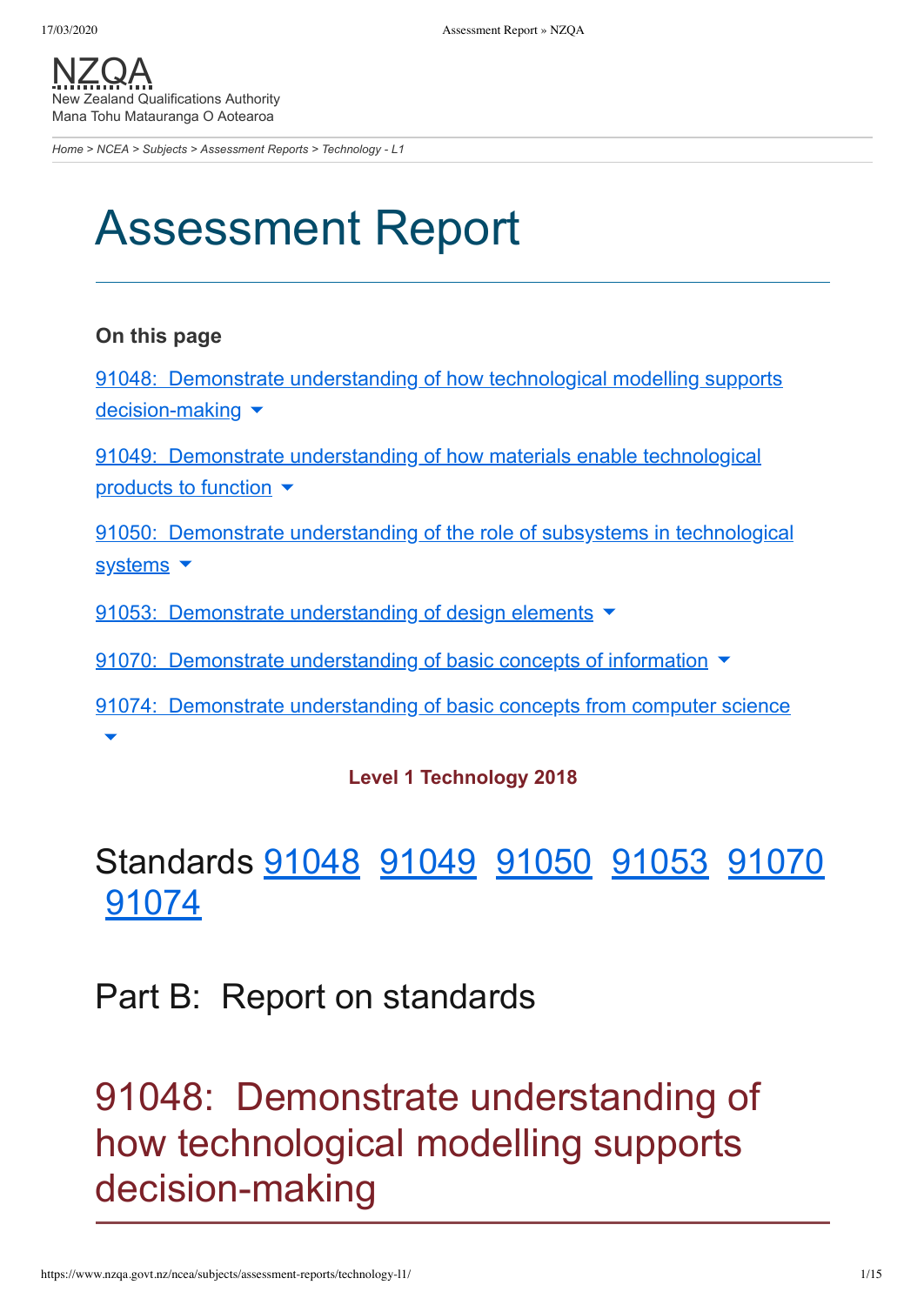Candidates who were awarded **Achievement** commonly:

- identified a technological outcome they had developed
- provided evidence of the modelling by identifying one or more methods of functional modelling they had undertaken
- identified and described the decision(s) made as a result of reviewing the evidence of their own modelling
- stated how the decision(s) were used and linked to the development of their own technological outcome
- provided some evidence from their portfolios.

Candidates whose work was assessed as **Not Achieved** commonly:

- wrote about technological outcomes developed by others without applying the knowledge to their own practice.
- did not identify the technological outcome
- wrote generic responses
- wrote about the process not their modelling
- undertook modelling that was not relevant to their own outcome
- undertook relevant modelling but did not link it to any decision(s)
- provided no evidence from their portfolios
- wrote in terms of advantages and disadvantages or pros and cons, without demonstrating understanding of the purpose of modelling, the evidence gained and the subsequent decision(s)
- were limited by scaffolded questions which did not meet the requirements of the standard.

- explained why they had selected the form(s) of modelling used and how the evidence influenced the subsequent decision(s)
- undertook modelling that was relevant to the developing outcome
- provided evidence of modelling for technical feasibility, making decisions that would lead to an outcome that could be realised and/or provided evidence of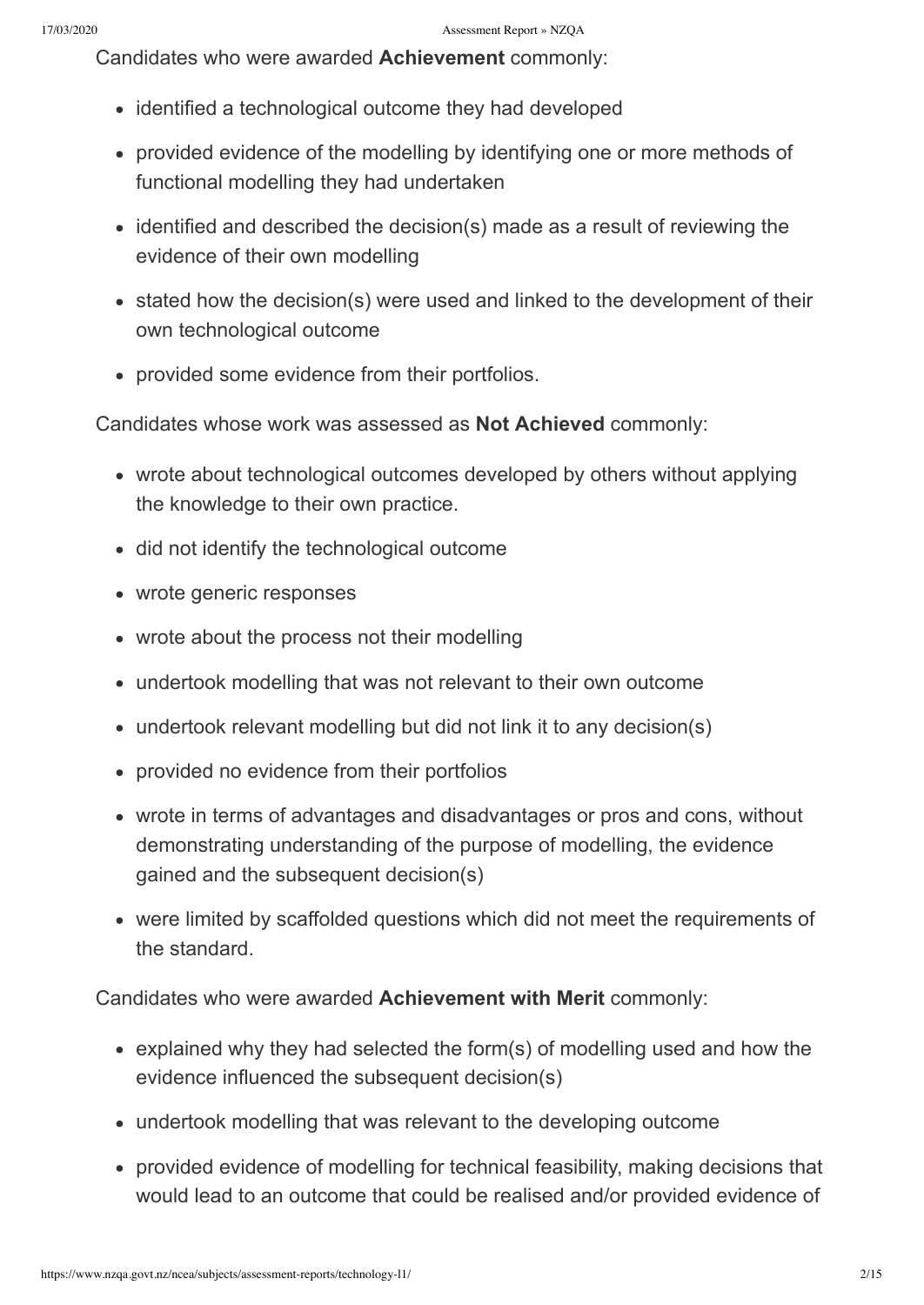modelling for social acceptability, i.e., should the outcome be happening in the intended social environment and why

- provided legible extracts of their work to support their report
- conducted sound functional modelling but did not undertake prototyping to establish the full potential of the outcome.

Candidates who were awarded **Achievement with Excellence** commonly:

- were guided by a 'real world' brief that allowed for sound modelling around social and technical aspects
- focussed the report on one technological outcome
- provided a robust discussion of the purpose of technological modelling both functional modelling and prototyping - in relation to their own developing outcome and how the modelling prevented or identified potential problems
- conducted modelling that was logical, sequential and linked to the developing outcome.
- discussed the technical feasibility of the outcome through the modelling/ evidence and subsequent decision(s)
- provided clear photographic evidence of the modelling and prototyping that had been undertaken and evaluated the results of both.
- discussed the social acceptability of the outcome during development and as a completed outcome.
- embedded risk management in their student practice
- provided photographic evidence showing that the technological outcome actually existed and was evaluated in situ.

#### **Standard specific comments**

Establishing an authentic context and issue with stakeholders who will interact with the end-product (technological outcome) is the key to success in achieving this standard. If the function and aesthetics of the intended outcome are predetermined this restricts the candidate's ability to gather a wide range of evidence.

Candidates that reported on the development of more than one outcome were at a disadvantage as they demonstrated unrelated aspects of their modelling and failed to show how the decisions made as a result of modelling contributed to their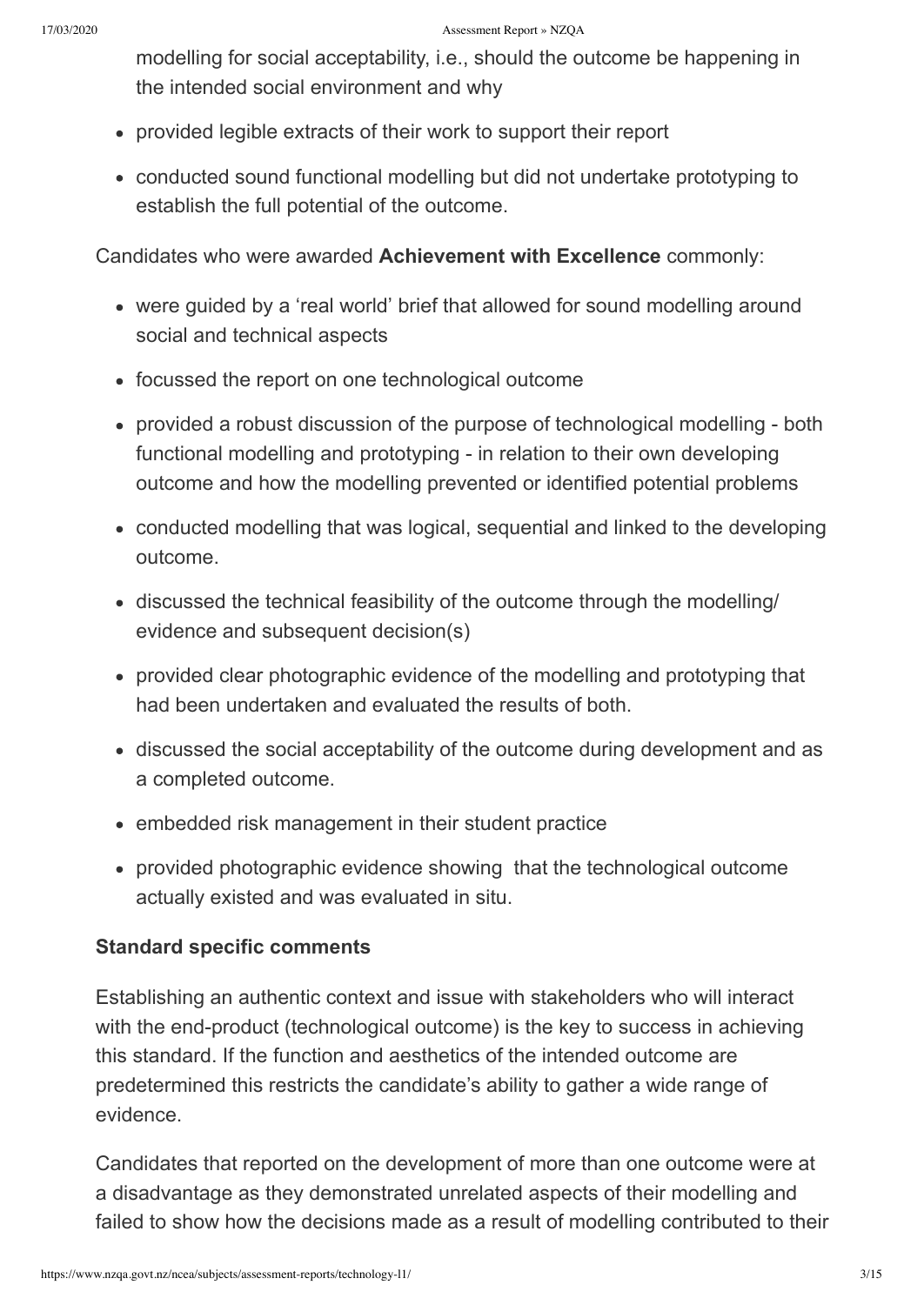#### 17/03/2020 Assessment Report » NZQA

evolving outcome. Similarly, candidates who relied on class modelling examples rather than conducting their own relevant modelling were disadvantaged.

The understanding of risk management is often limited to generic statements around saving time, money and safety issues. Potential risk should be focussed on the developing outcome and how it meets the needs of the brief.

Technical feasibility is the key driver in the majority of reports with little understanding demonstrated as to the social acceptability. "Should it be happening' during stages of development and in the intended environment.

It is important that in writing a report for this standard the candidate links all aspects of modelling to their own practice.

## 91049: Demonstrate understanding of how materials enable technological products to function

Candidates who were awarded **Achievement** commonly:

- described what they were designing and highlighted their required specifications, which helped to link the chosen material(s) and their performance properties to the project
- described the material(s) they had used, the performance properties of the material (s) and how these were useful in developing a technological outcome
- described the composition, structure and performance properties of their material (s), but understanding of how materials could be manipulated to allow their technological product to function was only just sufficiently demonstrated.

OR

explained how the material(s) could be manipulated but provided only basic information related to composition, structure and performance properties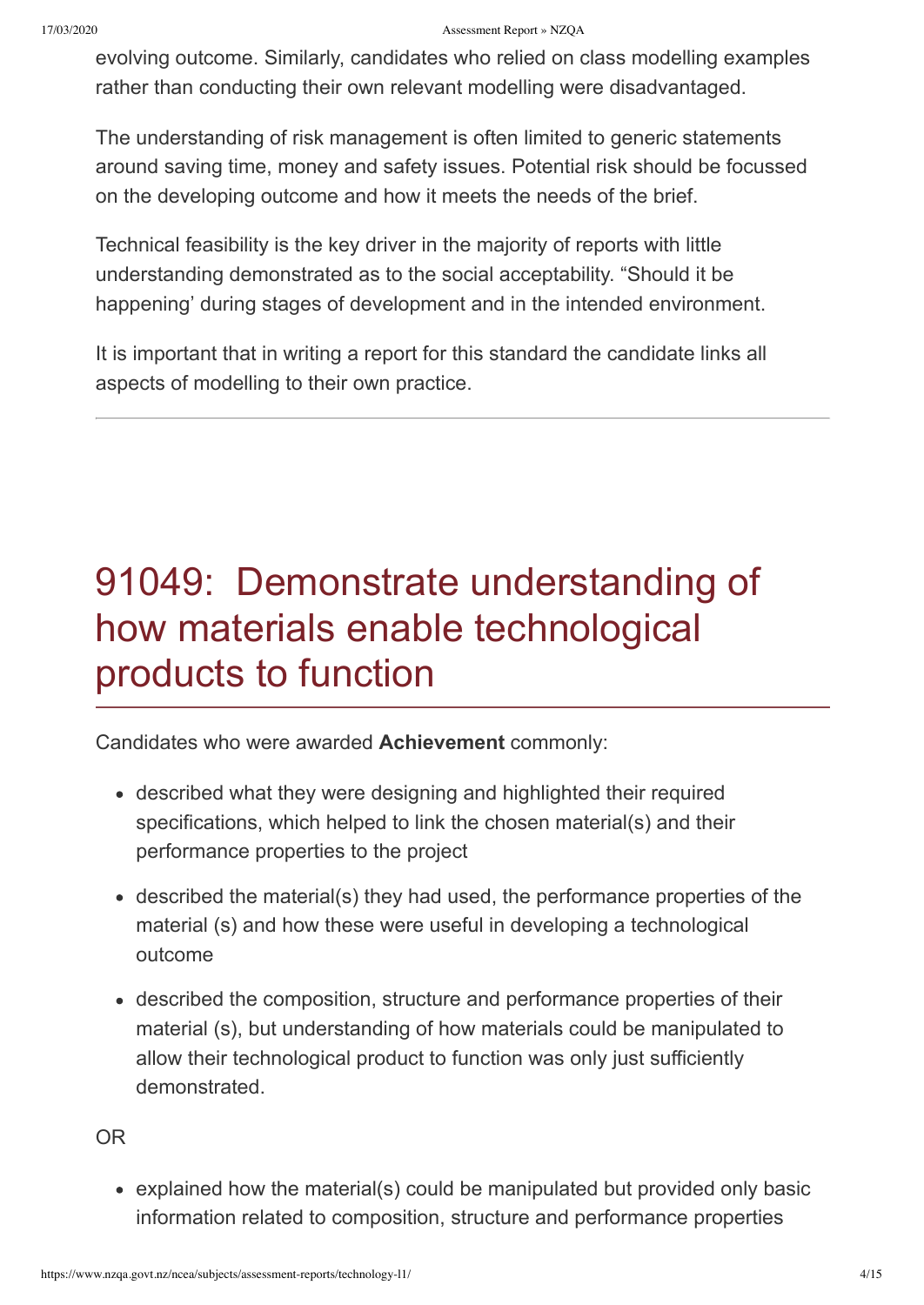- used diagrams or written text to describe the composition and structure of the basic material(s) being used
- based their report on their own technological experience, i.e. linked the material(s) being researched to their own project work
- presented a clearly-structured report
- completed a bibliography or referenced as appropriate
- used their own words to demonstrate their understanding of how their chosen material(s) enabled their outcome to function.

Candidates whose work was assessed as **Not Achieved** commonly:

- described the performance properties of a material but did not address how the material was used or how it would be useful in the development of a technological outcome
- included a step-by-step description of how their project was made but did not cover the performance properties of the material which made it suitable to use
- presented irrelevant material e.g. the history of materials; how forests are cultivated, and the timber harvested; how cotton fields are managed and who grows the most; how chickens are raised
- did not describe one or more of the composition, structure and performance properties
- did not include the manipulation of material in relation to their own practice
- did not explain how the material(s) used had been manipulated.

- explained a material(s) in terms of its structure and composition, and how these determine its performance properties, allowing the material to be manipulated to perform its function and contribute to developing an outcome
- presented evidence of interaction with their project specifications, material(s) research, and how they related to each other
- presented examples from their own projects
- presented work that was clearly student voice
- presented clear, structured responses explained but did not discuss.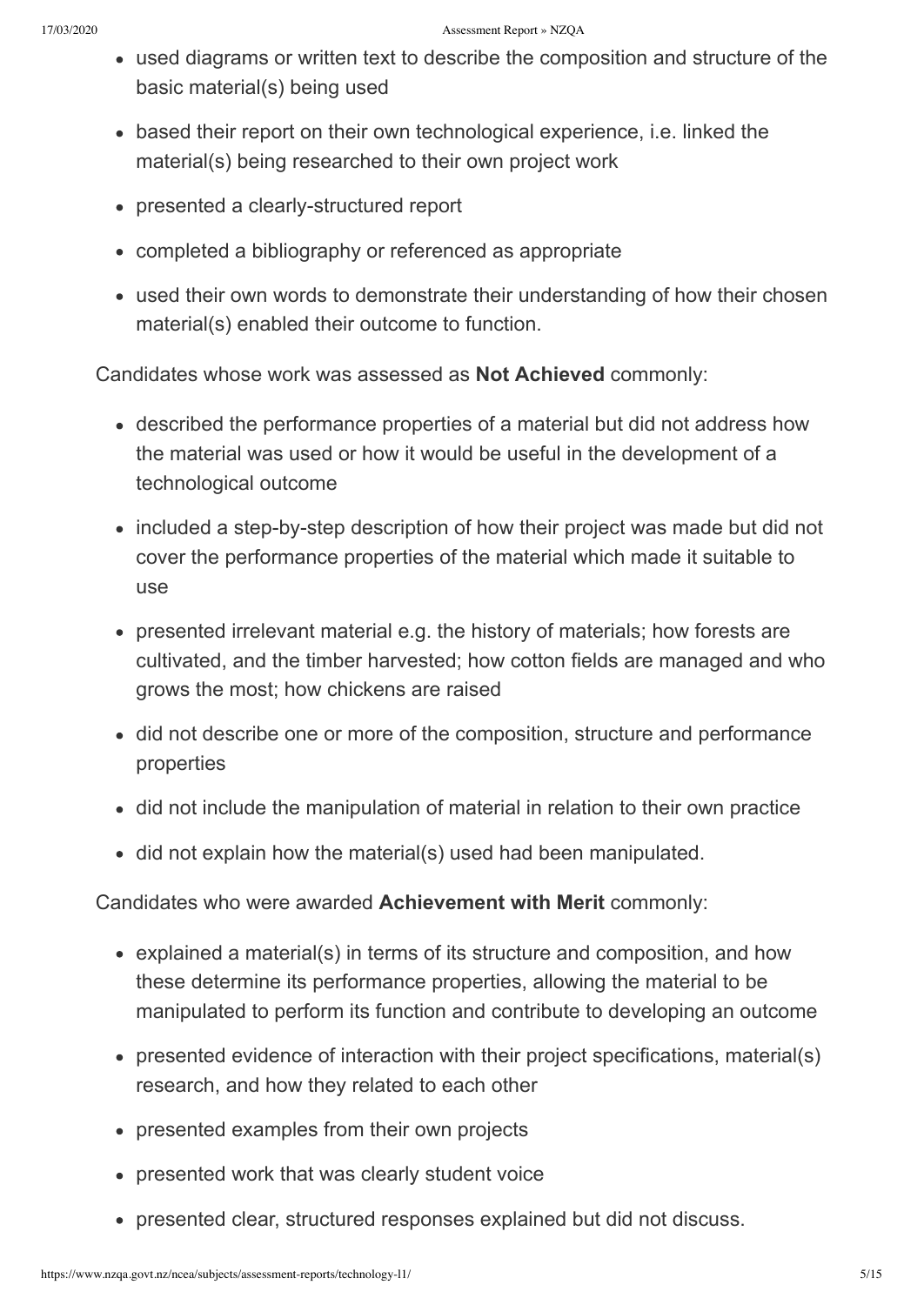- discussed a material(s) in terms of its properties, composition and structure, and how its structure allows it to be manipulated to perform its function and contribute to developing a functioning outcome
- provided a discussion, justifying material selection and how the individual properties of the material(s) combine with other materials to ensure the outcome functions as intended
- based the report on their own experiences whilst developing their own project, through the use of trialling and testing of different materials and communication with experts in the chosen field
- compared and discussed in depth the composition, structure, and performance properties of different types of material that enabled their project to function as intended, as required by the performance specifications provided
- used complex sentence structures such as "because of ... this then leads to ... which will then ...".
- demonstrated understanding of the material(s) they used throughout their discussion
- were very clear and structured in their responses.

#### **Standard specific comments**

The intent of the standard is clear; however, too often candidate responses did not address this as clearly as they should. Successful candidates showed understanding of the functional needs of an outcome, a range of appropriate materials and their properties, and how these could be manipulated to achieve the required outcome.

Candidates who provided evidence for each part of the achievement criteria in the form of a clearly structured report related to their own practice were advantaged. Candidates are encouraged to use headings to structure their reports.

## 91050: Demonstrate understanding of the role of subsystems in technological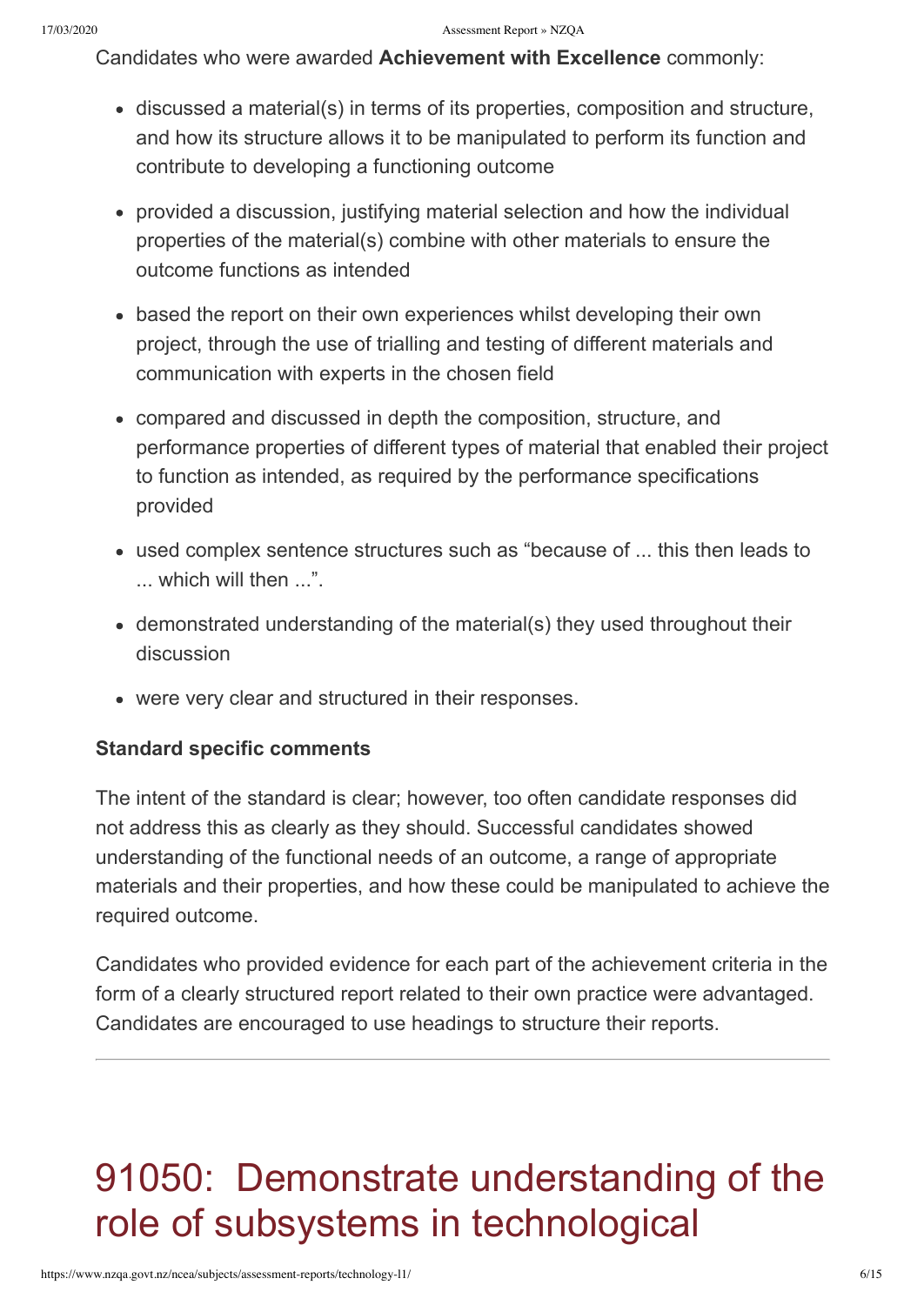### systems

Candidates who were awarded **Achievement** commonly:

- selected at least one technological system
- identified at least two subsystems within the technological system
- described the roles of at least two subsystems within a system
- described using accurate technical terms how these subsystems worked together to make the overall system function
- Limited their report to simple descriptions of the purposes of the subsystems and did not give detailed or in-depth explanations of the subsystem or its specific function.

Candidates whose work was assessed as **Not Achieved** commonly:

- misunderstood what a subsystem is referring to components as subsystems e.g. LEDs and resistors
- submitted lengthy explanations of how their own circuit worked at a component level but did not identify the subsystems within their system.
- identified subsystems but did not describe the roles of the subsystems
- did not relate how the various subsystems they described worked together to achieve the objective of the system
- gave general, inaccurate or vague descriptions of subsystems within a system
- often used incorrect terminology about systems
- described non-technological systems such as biological, managerial or organisational systems.

- explained how specific control functions were performed between various subsystems in a technological system
- had a correct understanding of feedback and explained how control information was taken from an output subsystem back to an input subsystem to control, adjust or regulate the behaviour of the system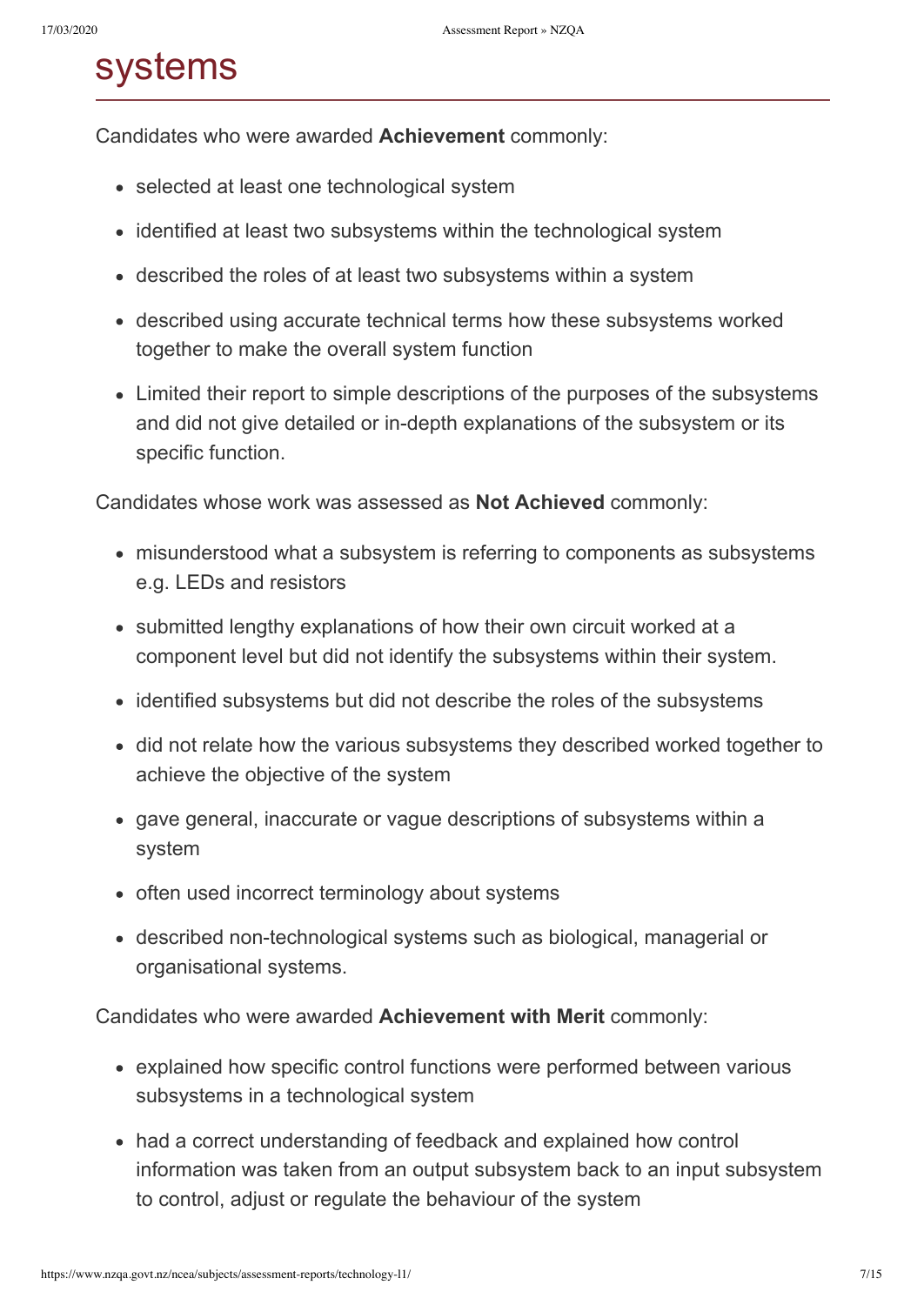- explained at least two advantages and two disadvantages of at least one subsystem within the technological system.
- Included some explanations of design, development and maintenance but did not extend these with discussion points such as detailed comparisons, contrasting aspects and/or justifications to lift their grade to an excellence.

- discussed both the advantages and disadvantages of at least one subsystem within a particular technological system through comparisons or by evaluating specific decisions made by technologists
- discussed all three aspects of design, development, and maintenance decisions made by technologists regarding subsystems and their implications on a particular technological system.

#### **Standard specific comments**

Candidates were required to demonstrate their understanding of the role of subsystems in technological systems. Candidates chose from a number of alternatives and wrote reports that communicated their understanding often using diagrams or pictures to assist their explanations.

A significant number of candidates limited their report to only the achieved criteria and did not attempt to explain feedback or control within a technological system. This was particularly evident when students described their own project (e.g. a railway crossing barrier arm) which had no feedback but only control.

Some candidates who used computer systems as their systems incorrectly confused the concept of self-regulation with automation. For example, when a microprocessor in a computer reads instructions this is not an example of selfregulation, it is simply an automatic process.

Some candidates failed to gain merit or excellence grades as their explanations of feedback, and in some cases control, were incorrect.

Feedback in technological systems does not include how the system gives information about its operation to users of the system; technological feedback is a self-regulating feature of technological systems and occurs without human interaction or intervention.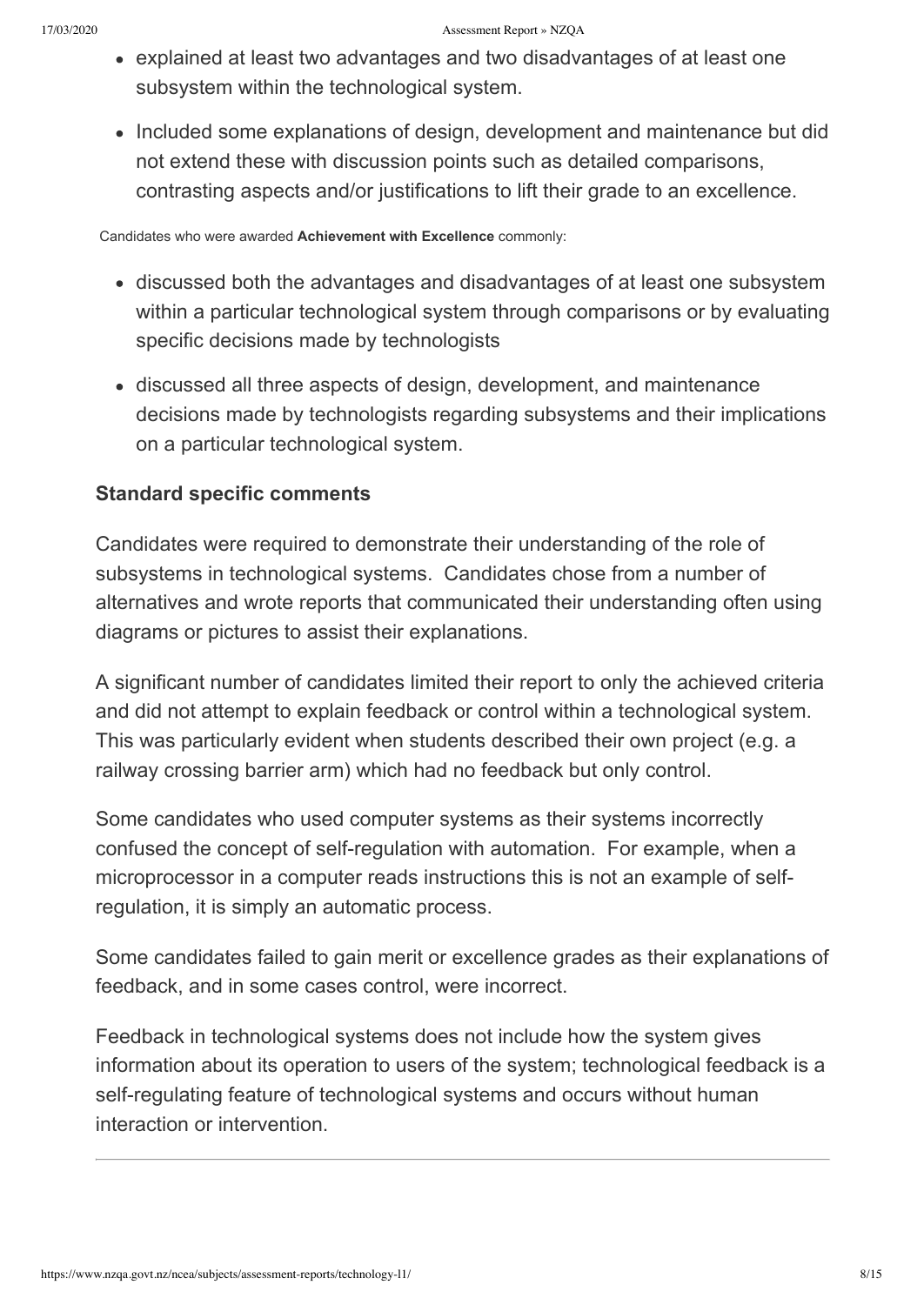## 91053: Demonstrate understanding of design elements

Candidates who were awarded **Achievement** commonly:

- identified and described how design elements had been applied within their own technological outcome, or those of others
- identified and described both the subjective and objective considerations within a specified context
- described how the design elements contributed positively and/or negatively to the quality of the design.

Candidates whose work was assessed as **Not Achieved** commonly:

- interpreted design elements incorrectly and in turn showed limited understanding
- provided design element definitions without commenting on how they had been applied within a Technological Outcome
- identified the relevant design elements present within a product but did not describe the effect these elements had on the quality of the specified context
- submitted large quantities of 'supplied and/or non-referenced information' that the candidate had not processed/personalised or applied to a Technological outcome or context
- did not provide images.

- identified, described and explained how design elements had been applied to the Technological Outcome(s) chosen
- compared, contrasted and evaluated the application of design elements, either within their own practice or the practices of others
- explained how specific elements had been applied to improve the aesthetics and/or function of a product (objective/subjective)
- reflected on the development of a product and how the application of design elements impacted on the product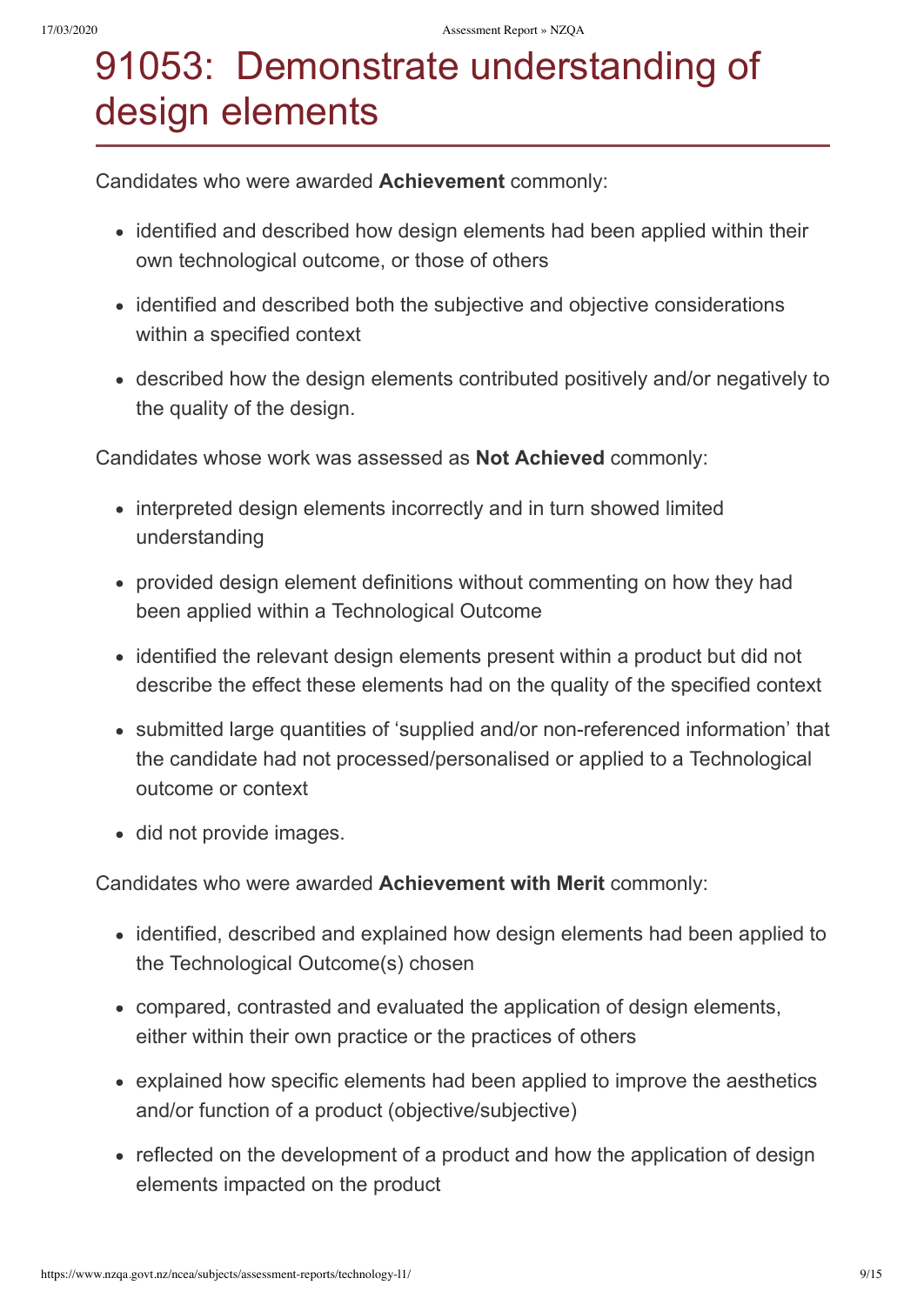• illustrated the application of design elements throughout the development of their outcome throughout their report.

Candidates who were awarded **Achievement with Excellence** commonly:

- demonstrated independent research, design, and on-going and reflective analysis within their practice
- compared, contrasted and evaluated the application of design elements, either within their own practice and/or the Technological Outcomes and often discussed how the interaction of different design elements impacted on the quality of the design
- placed an emphasis on how the application of design elements impacted on their own practice and discussed how it impacted on design decisions.

### **Standard specific comments**

In this standard candidates are required to demonstrate their understanding of design elements. This involves commenting on where and how design elements have been utilised within a technological outcome(s). The most common format is to explore existing products and then compare the application of design elements within the candidate's own technological outcome.

The focus of candidate reports should be how the different design elements have been utilized, and how this has impacted on the quality of the design. Often a design that improves the aesthetics of a product can impact on functionality. It is these areas that candidates need to explore in order to access the higher grades. This was often evident as a conclusion or summary in which the candidate explained and justified the prioritization of factors and design decisions within their own technological practice.

When choosing existing products, wherever possible the products chosen should complement a candidate's own practice. Candidates who accessed a wide range of contexts, or chose existing products that were unrelated to their technological practice were often unable to articulate in-depth understanding.

Comprehensive understanding was often characterised by candidates commenting on how the application of one element can impact and influence other design elements. Candidates who used writing frames that promoted this integrated approach to the use and application of design elements were often advantaged.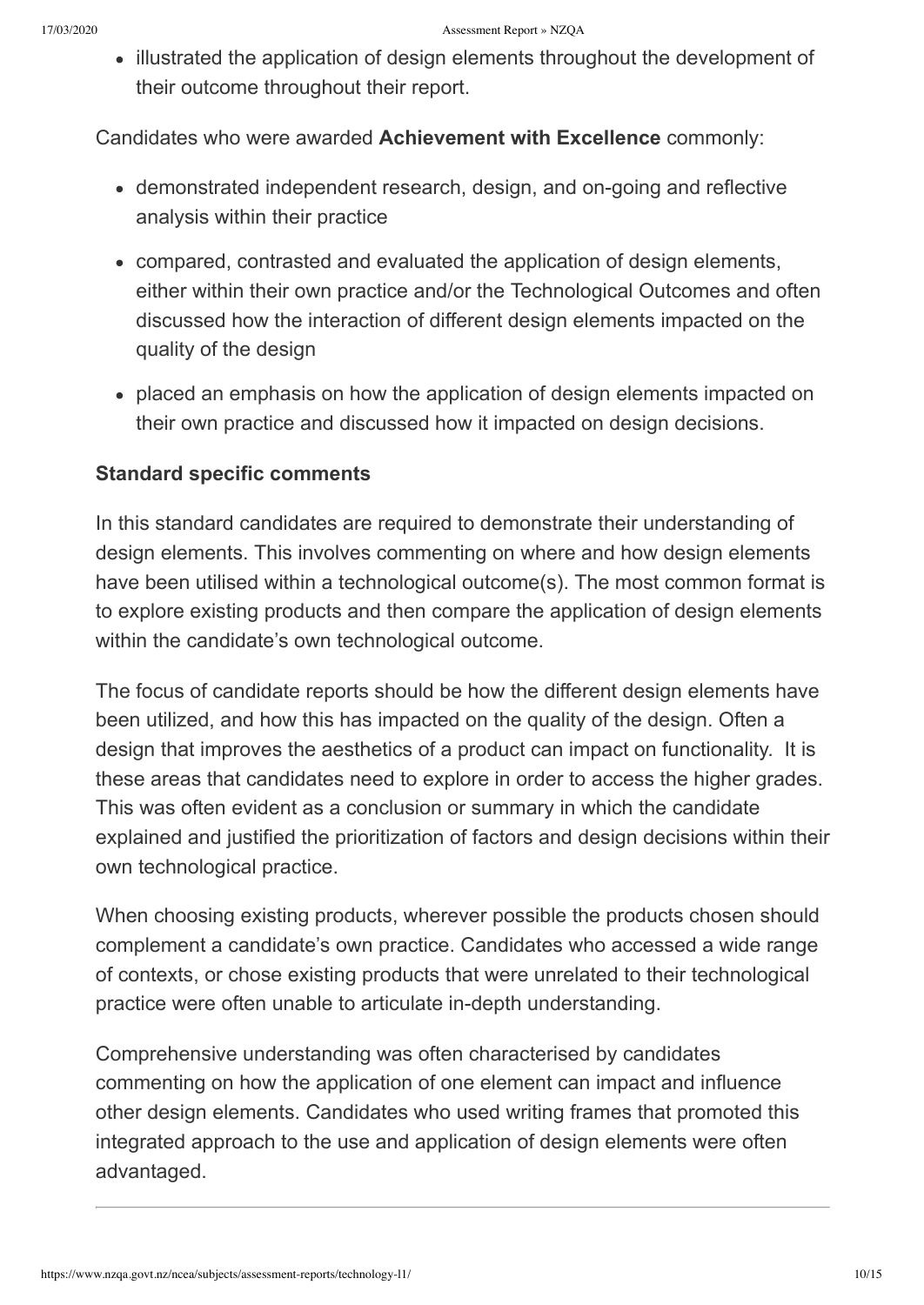### 91070: Demonstrate understanding of basic concepts of information

Candidates who were awarded **Achievement** commonly:

- demonstrated only a limited understanding of Operating Systems and Application Software (they were able to describe two or three features)
- described file management techniques and provided some screenshots of their structures
- described how they used file compression and how they managed threats to their own practices of information management
- described at least two ethical issues in relation to their own practices
- completed one section strongly but had other weak or incomplete sections.

Candidates whose work was assessed as **Not Achieved** commonly:

- relied on teacher provided templates or answered questions without demonstrating their own understanding
- lacked student voice or made little reference to their own use of computers and operating systems
- produced incomplete or very short reports
- listed the features of either the Operating system or Application Software and not a relevant description on how it is used in practice
- provided detailed descriptions of hardware used in school or at home, which is not required by this standard
- provided screenshots of their files/folder system without annotations or did not refer to them in their reports
- copied and pasted material without demonstrating any understanding.

Candidates who were awarded **Achievement with Merit** commonly:

• showed an in-depth understanding of some of the concepts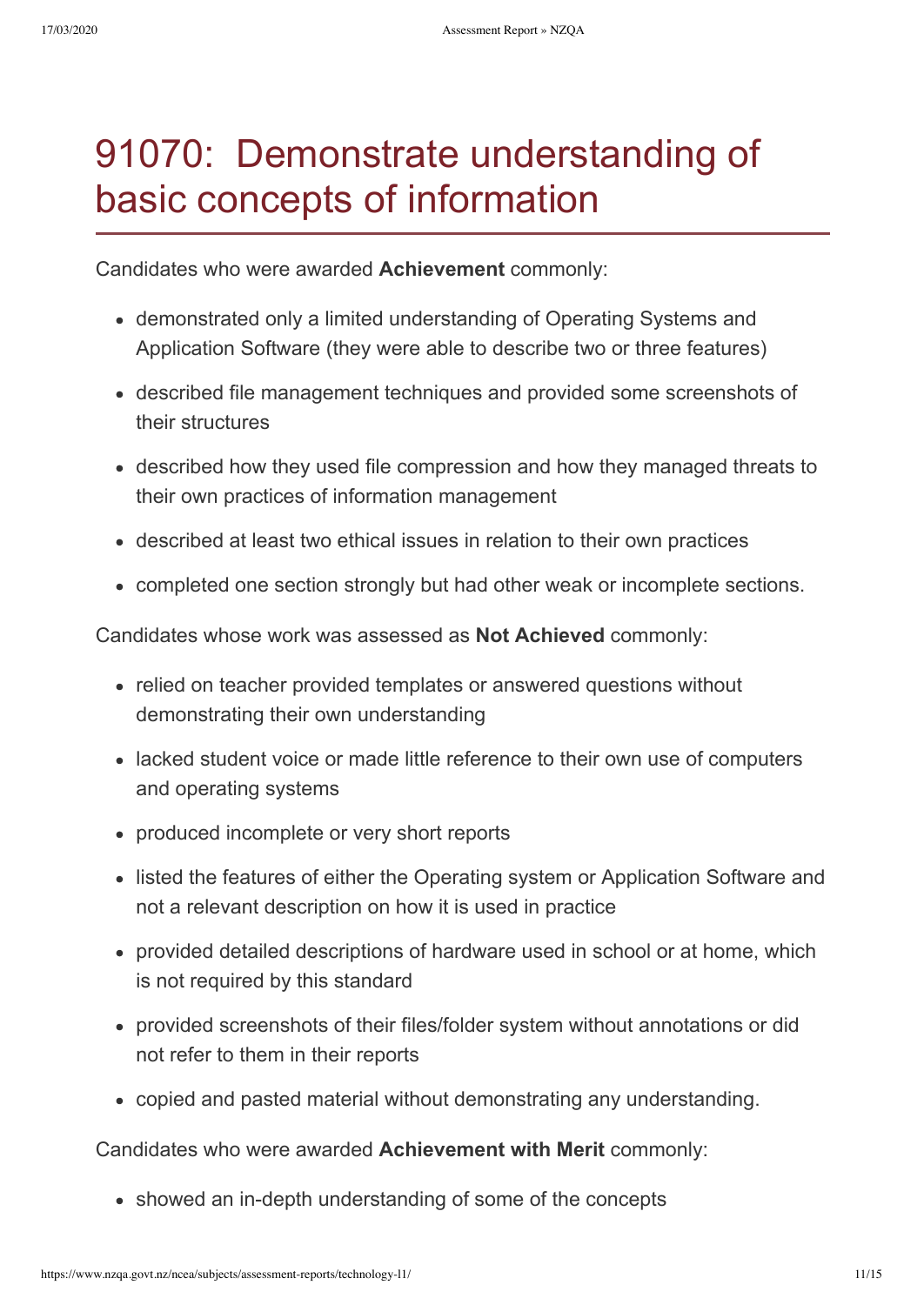- related their report to their own use of operating systems and information management throughout the year
- supported their answers with relevant annotated screenshots
- explained the drives/devices used to store and backup data in relation to their own practice.

- explained their own practices throughout the year
- used detailed relevant annotated screenshots to expand/support their explanations
- explained how application software and operating system software interact to perform specific information management tasks
- fully understood and could justify the selection of the software by intended use
- provided evidence that they used a range of different file types in their practice and therefore could compare and contrast for different purposes.

#### **Standard specific comments**

Some candidates had a whole page referring to standards that they completed throughout the year. This is not required and impacted on the length of their report.

Although some candidates remained within the page limit, text size and margins were clearly outside specification. Any pages after 8 were not considered.

Most candidates showed individuality, excellent supporting material and a comprehensive understanding of information-management in their reports.

Some candidates used very structured templates; this meant candidate reports looked very similar.

The best results seemed to have come from candidates that were familiar with worked directly with the most recent examiners' reports.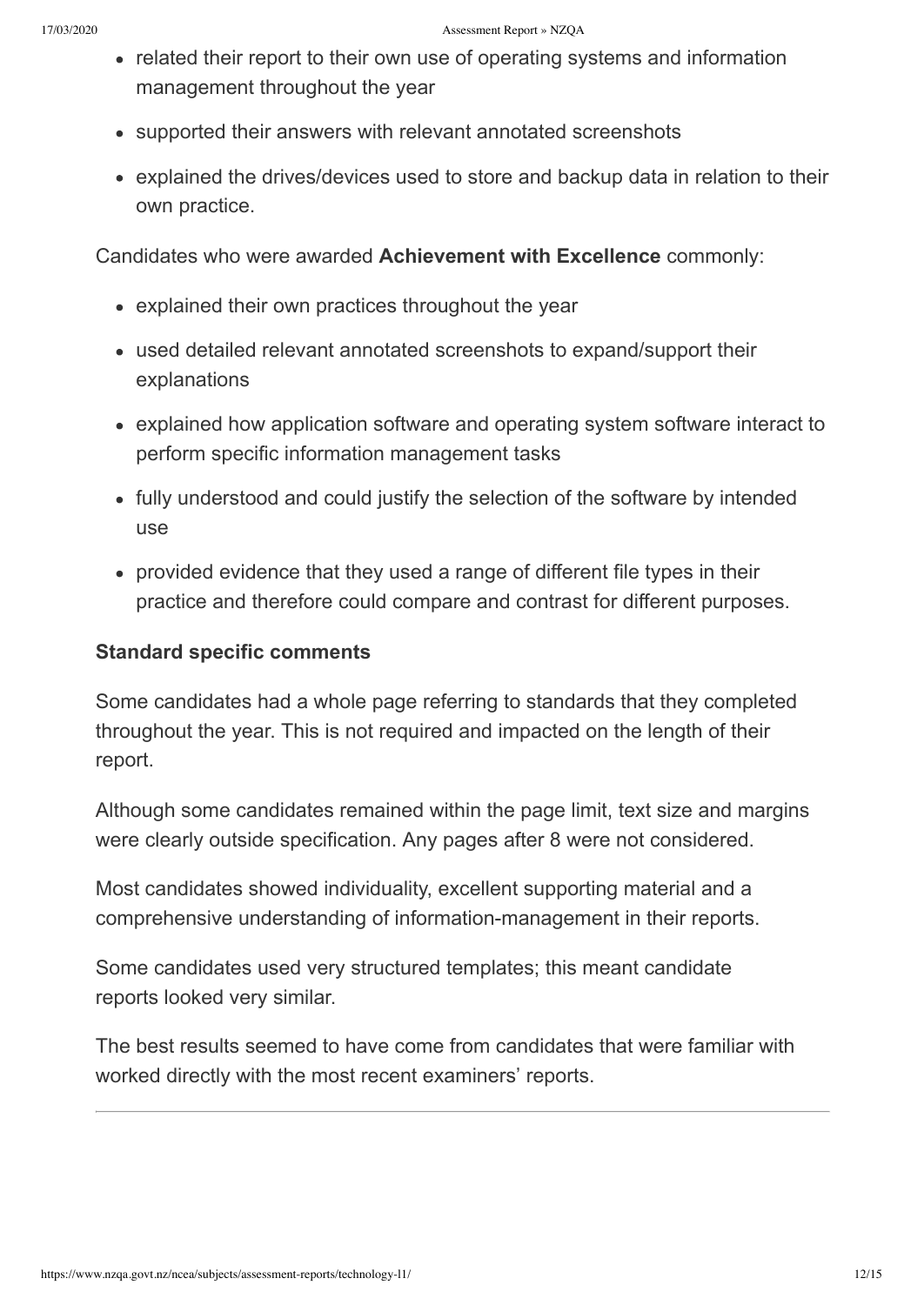## 91074: Demonstrate understanding of basic concepts from computer science

Candidates who were awarded **Achievement** commonly:

- used their own words to describe the key concepts and acknowledged sources when appropriate
- described formal and informal language and the role each language plays in the operation of a computer
- described the purpose and key features of an algorithm and gave an example of an algorithm's cost
- described the roll of higher and lower level languages and the role of a complier, using appropriate higher-level programming languages e.g Python, Java, C not Scratch or HTML
- described the role of both an interpreter and compiler in the development of software
- described the concept of HCI and reviewed heuristics of a device or software package.

Candidates whose work was assessed as **Not Achieved** commonly:

- did not attempt all three sections
- used templates and completed these with short answers
- copied answers from the Computer Science Field Guide or Wikipedia without showing any understanding
- did not describe the role of a compiler or interpreter
- discussed the usability of a given device without showing any understanding of HCI concepts
- used graphs and charts with no labels or annotations and had no understanding of what the graph and/or image was intended to convey
- included images that were not discussed or irrelevant
- did not determine the cost of an algorithm.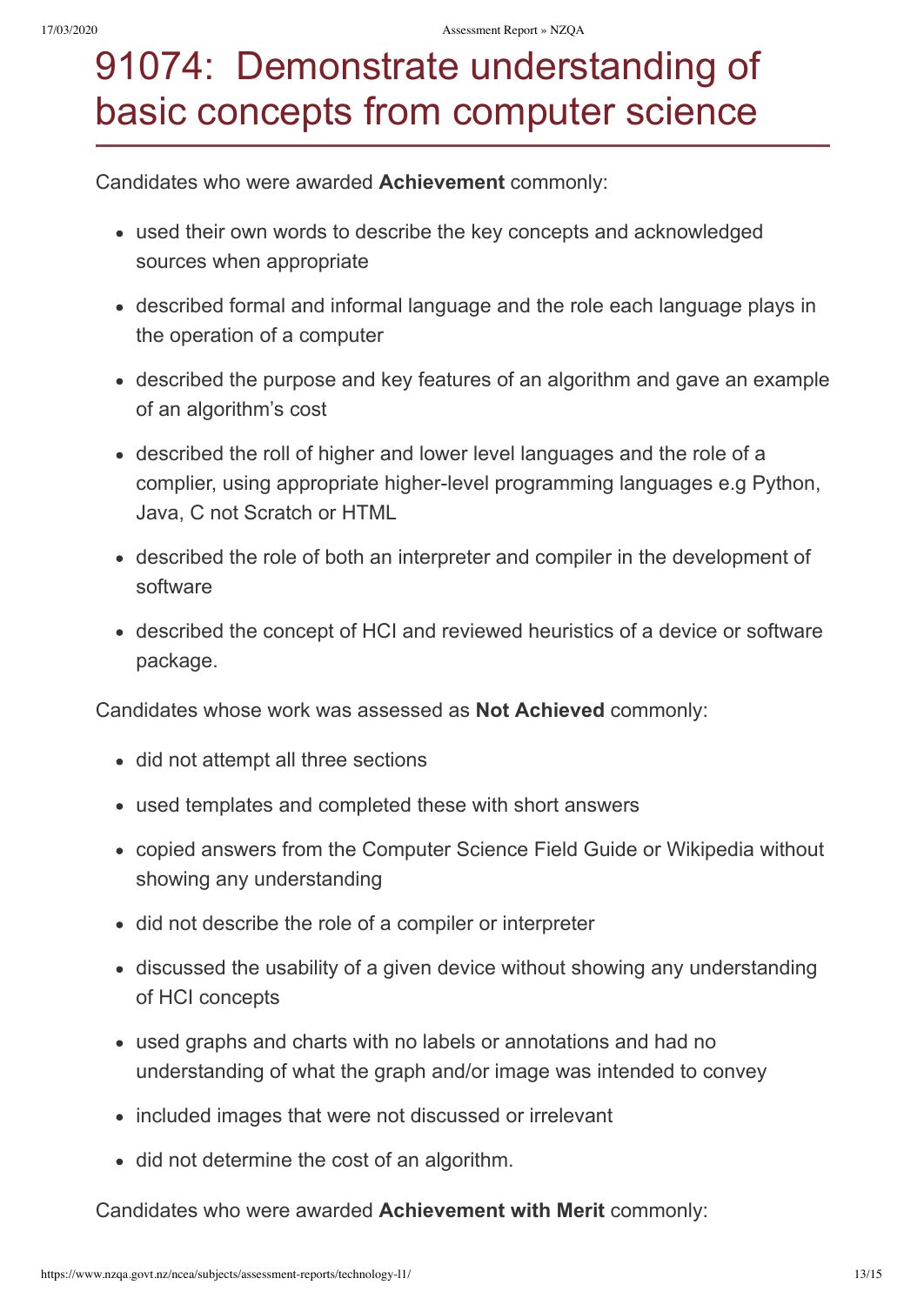- outlined the key features of an algorithm and explained their importance
- explained the cost of an algorithm
- compared the cost of two different algorithms for the same task
- used their own programmes for comparisons and provided images with explanation
- gave examples of and showed understanding of the role of higher level, lower level languages and the function of a compiler
- gave a clear explanation of HCI concepts and were able give examples of these using specific devices
- made comparisons of the usability functions between two devices with reference to HCI concepts
- covered all three topic areas with some depth and understanding.

- related the concepts of their own projects and classwork
- compared the cost of different algorithms for a set task and discussed the results in detail, with justifications of opinions presented
- answered all sections clearly, but links were also made between concepts which showed clear understanding and comprehension
- used clearly labelled and relevant graphs, charts and images
- discussed in some detail the differences between high and low-level languages giving examples of their own work as justification
- explained the role of a compiler and interpreter with appropriate examples and discussed the relative merits of each
- explained HCI concepts with examples and compared two different hardware or software interfaces discussing the relative merits of each in relation to concepts of heuristics.
- provided images as evidence to support discussion and comparisons of user interfaces.

#### **Standard specific comments**

None issued.